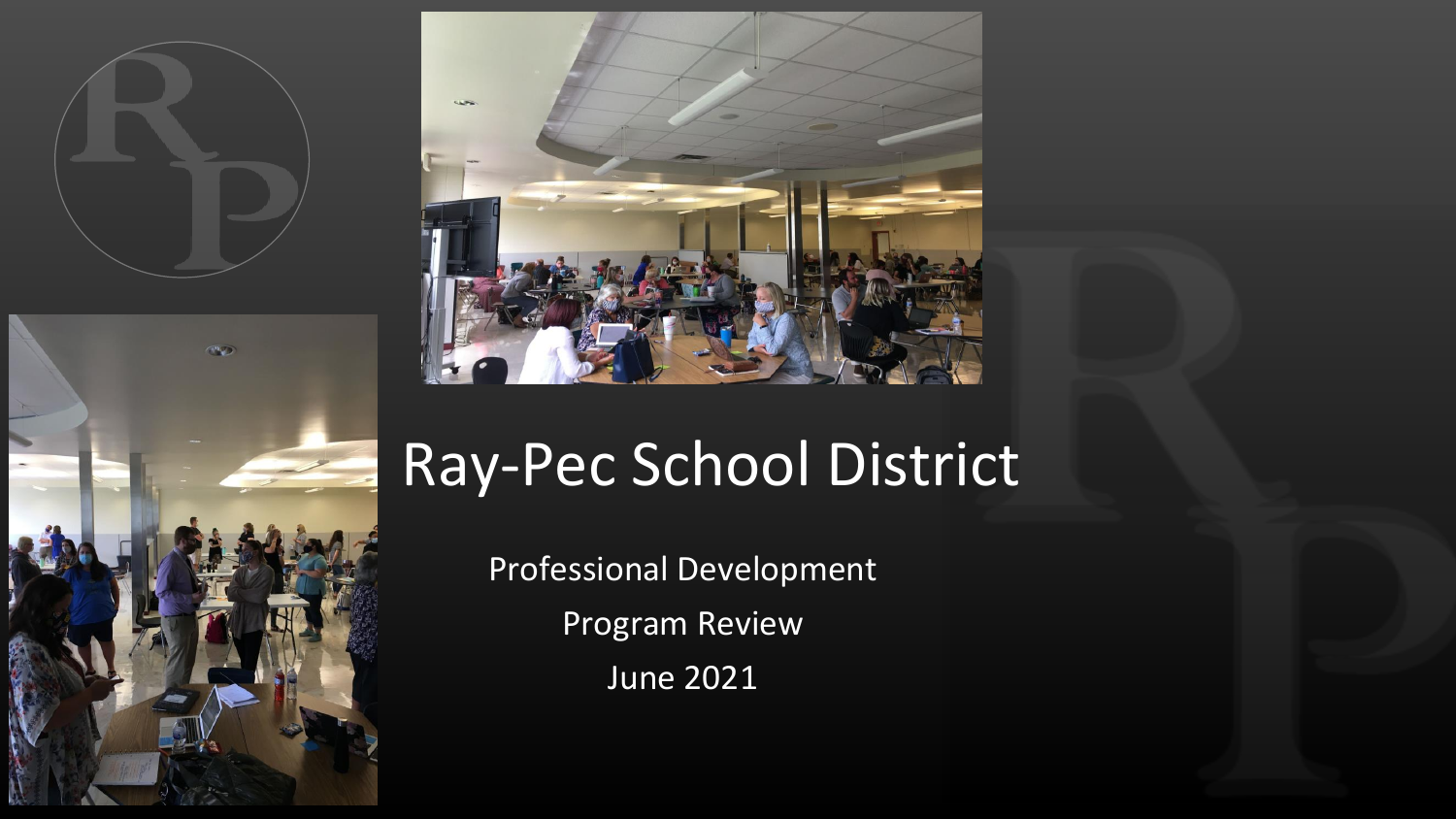

# Professional Development Team Members

Dr. Al Voelker- Assistant Superintendent of Academic Services

Karmin Ricker-Coordinator of Instructional Design and Technology Tammy Novak-DLT, ViPR and District support

Emily Pfaff-Teacher, Bridle Ridge

Julie Fisher-Teacher, Peculiar

Kohl Garten- Teacher, EMS

\*PDC Committee- All buildings are represented; ex-officio members, principals and academic services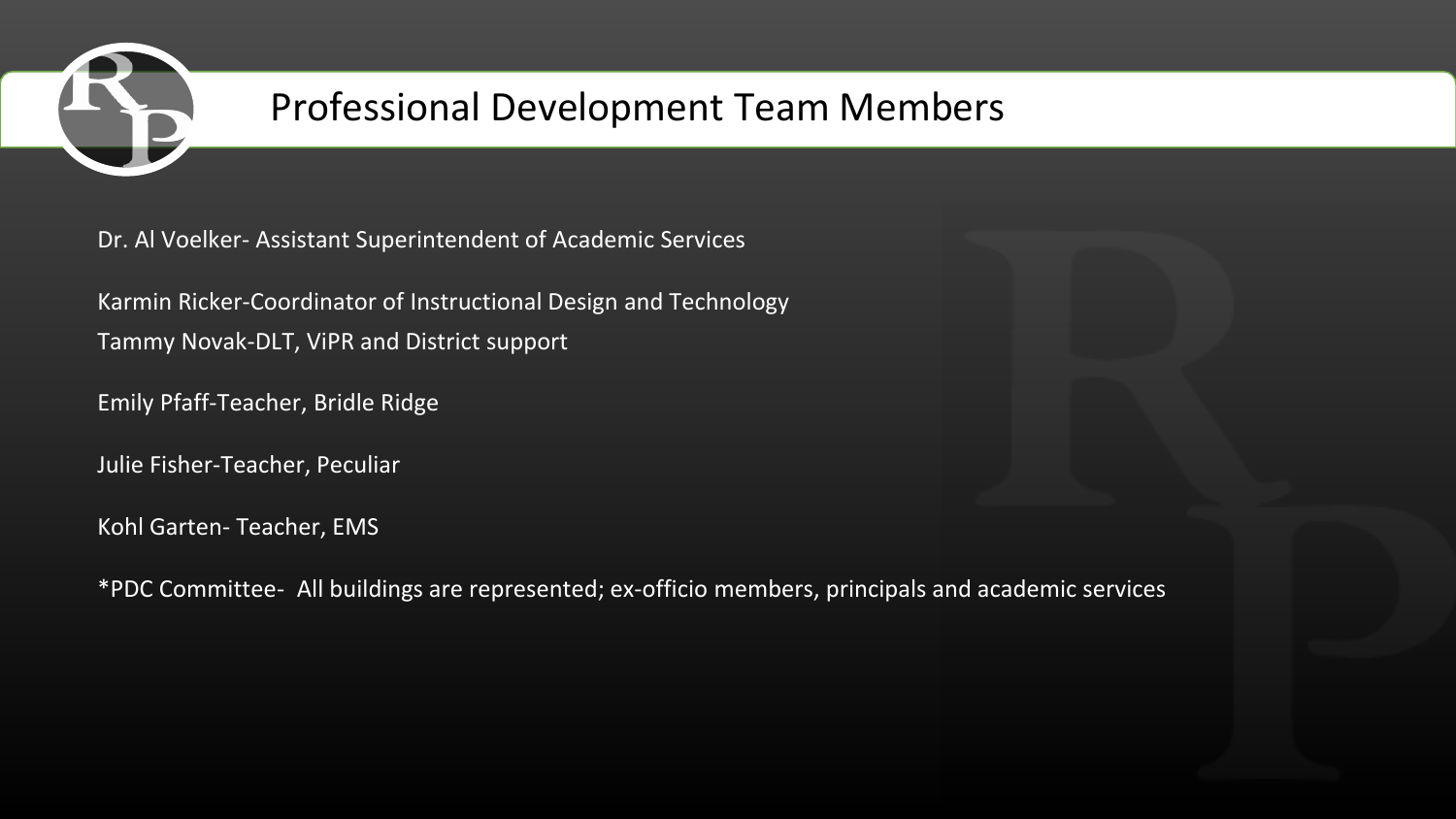

# Professional Development Program Impact

## ❖ Build Capacity in Staff to:

- ➢ Achieve our Mission: Preparing EACH student for a successful and meaningful life.
- $\triangleright$  Reach our Vision: A future-focused community with a commitment to lifelong learning .
- $\triangleright$  Align to the goals of the District Strategic plan.
- $\triangleright$  Support the goals in each school's School Improvement Plan.
- $\triangleright$  Answer the four questions of a PLC.
- $\triangleright$  Positively impact student and staff results.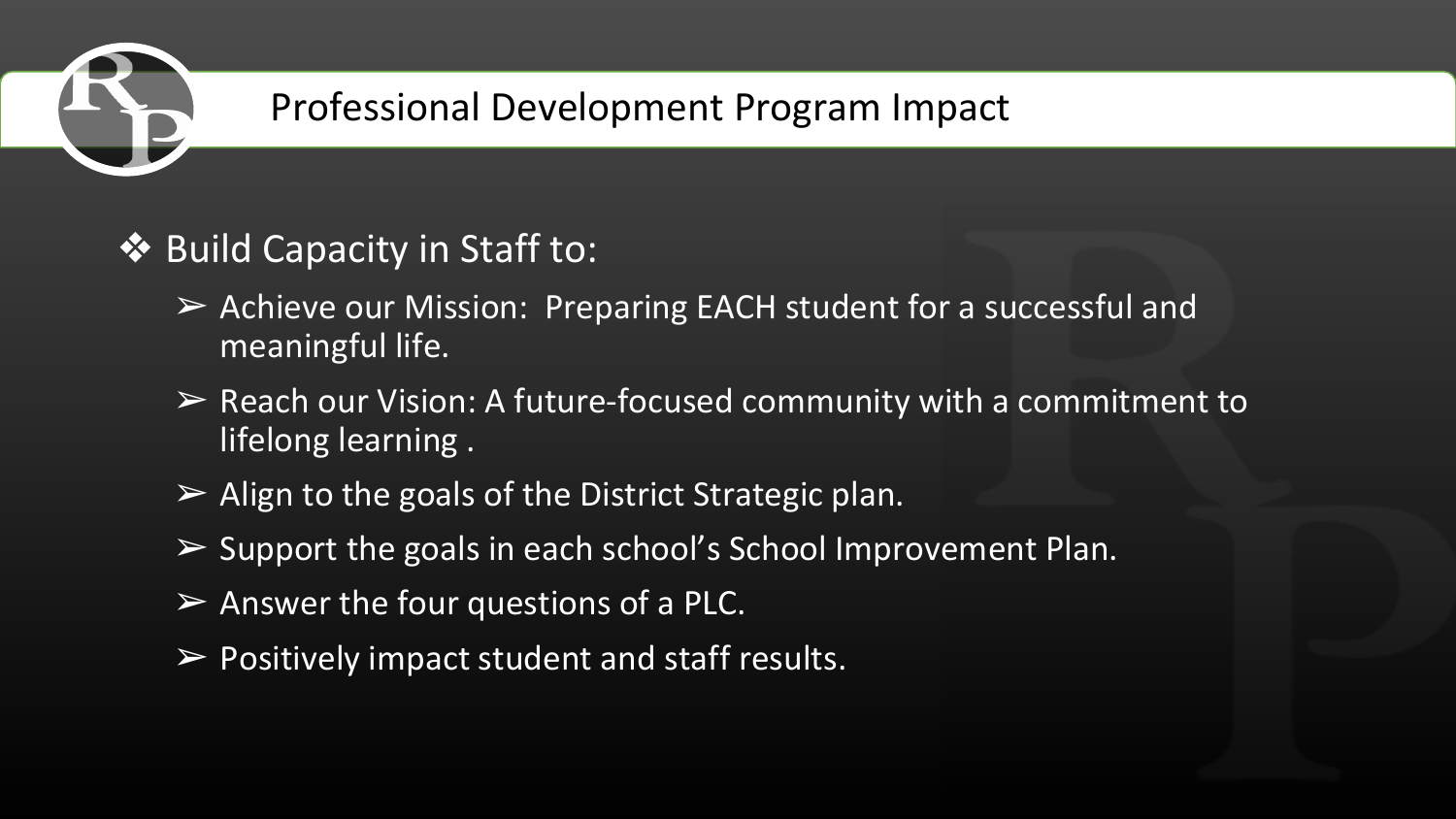

# Professional Development Program Highlights

- Providing virtual and in-person professional development in the summer prior to the start of the school year to prepare staff for teaching students in virtual and hybrid environments.
- Providing PD to staff on Fridays to support teacher and student success in virtual and hybrid environments
- Staff accessed various virtual Professional Development sessions throughout the year based on their instructional needs and student needs.
- Were prepared for virtual staff professional development so as not to use PD days as snow days.





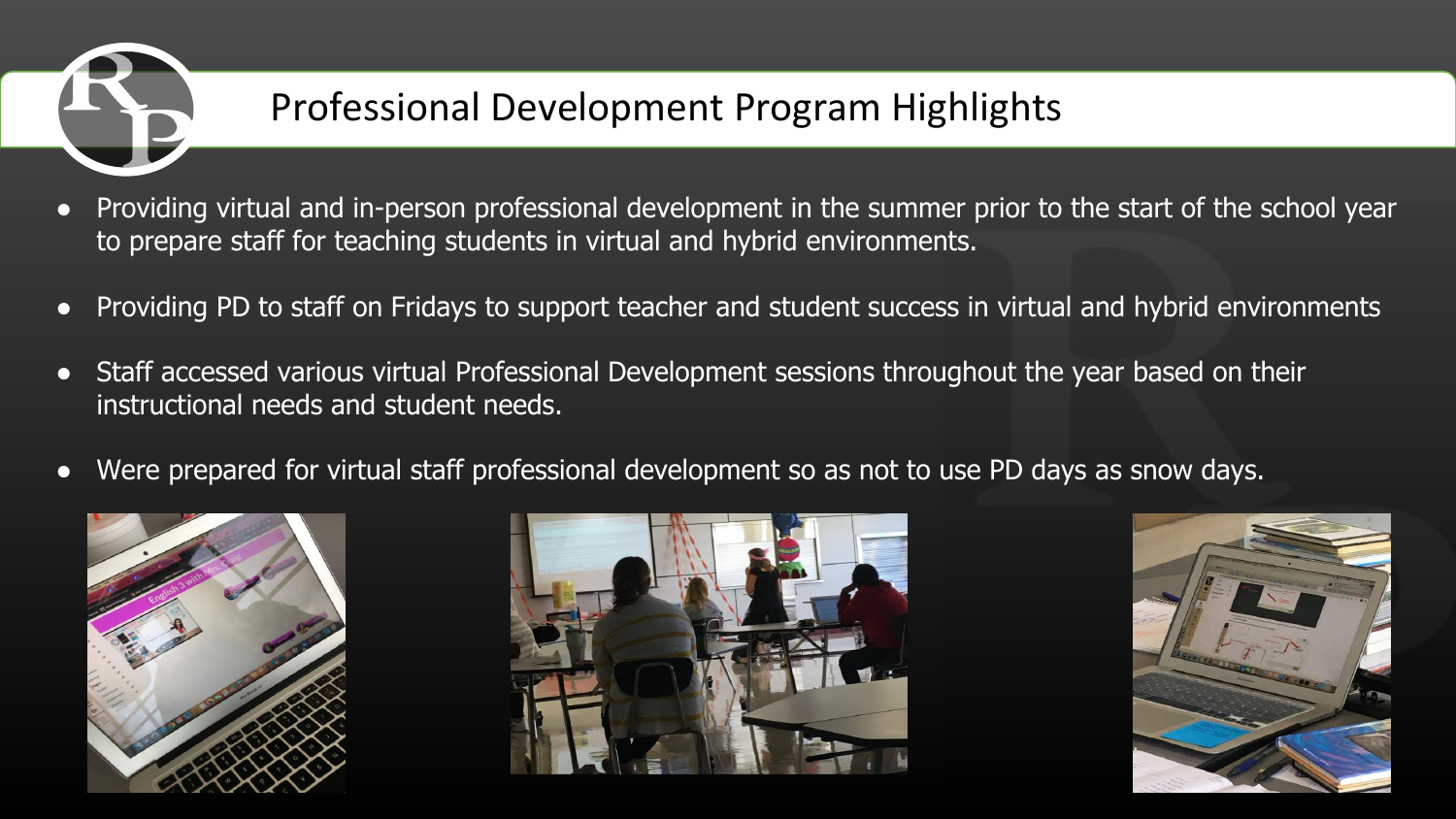

#### Program Highlights continued

- **Ongoing Internal Survey Results** 
	- "The PD provided was a valuable learning experience." Avg score 4.10 out of 5.00
	- "I will be able to apply the information in my work with students and /or adults." Average score  $= 4.25$  out of  $5.00$
- Certified Staff members logged 50,497.36 total hours of Professional Development this school year. (an increase of over 5,000 hours)
- Mentoring 87 teachers with less than 5 years of experience
- Continued partnership with UMKC for the District Continuous Improvement plan (DCI)
- Completed a year of data collection concerning the Developing Assessment Capable Learners Survey (DACL) to design future staff development needs.

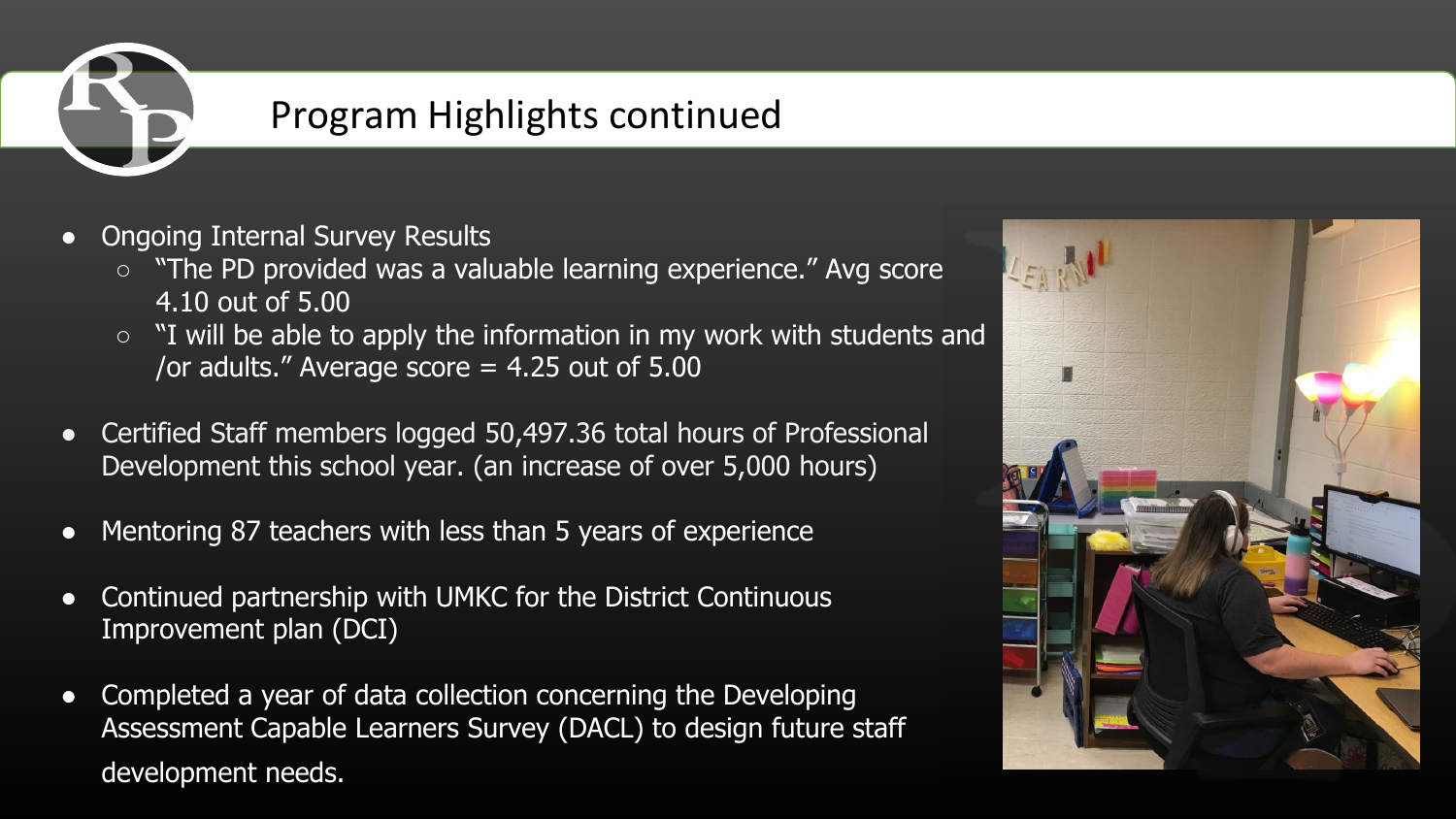

#### Prior year goals and results

**Goal 1:** By May 2021, the district's score on the DACL post-assessment will increase from an average of 10 to an average of 12 on a 15 point scale to show improvement on an understanding of characteristics of an assessment capable learner.

**Results**: Did not meet this goal due to the Pandemic and pause to Professional Development.

**Goal 2:** By May 2022, the number of teachers and administrators receiving formal, multisession training in project based learning will expand from 5% to 25%.

**Results**: MET: 27% of staff have received this training (accessed virtual training)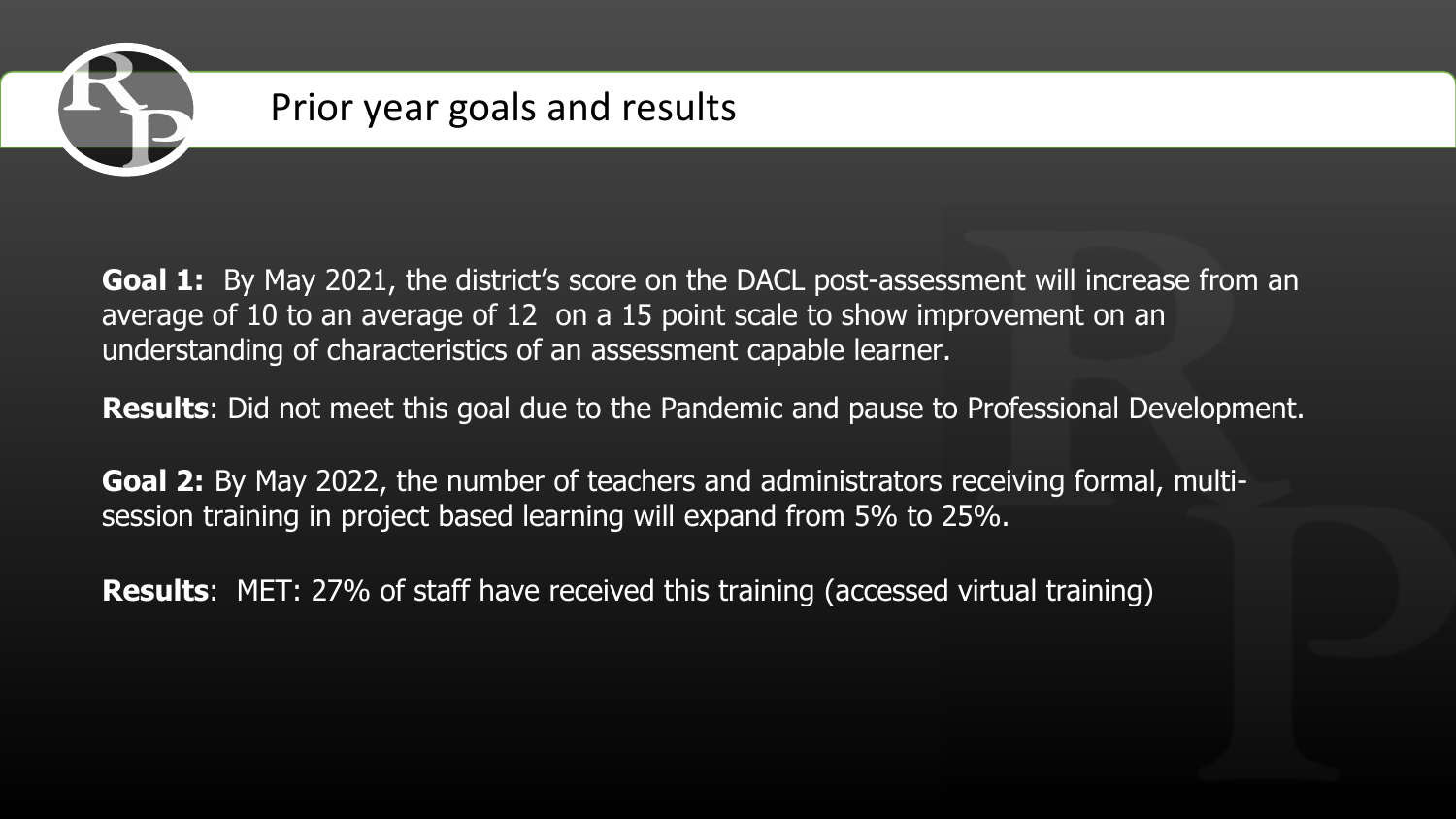#### Ray-Pec Program Scorecard: Professional Development

|   |                                                                                                                                                                                                                                                                                        |                     |        | <b>SCORING CRITERIA</b> |                |      |                     |      |      |      |          |      |                 |              |
|---|----------------------------------------------------------------------------------------------------------------------------------------------------------------------------------------------------------------------------------------------------------------------------------------|---------------------|--------|-------------------------|----------------|------|---------------------|------|------|------|----------|------|-----------------|--------------|
|   |                                                                                                                                                                                                                                                                                        |                     |        | <b>Basic</b>            |                |      | <b>Nearing Goal</b> |      |      | Goal | Advanced |      |                 |              |
|   | <b>Measures</b>                                                                                                                                                                                                                                                                        | 2017-2018 2020-2021 |        | 1                       | $\overline{2}$ | 3    |                     | 5    | 6    |      | 8        | 9    | 10              | Raw<br>Score |
|   | (New Teachers)- Percentage of new<br>teachers who stated they had enough<br>time to meet with their mentor.                                                                                                                                                                            | 93.0%               | 100.0% | 91%                     | 92%            | 93%  | 94%                 | 95%  | 96%  | 97%  | 98%      | 99%  | 1009            | 10           |
|   | All Teachers)- The PD provided was a (All Teachers)<br>valuable learning experience.                                                                                                                                                                                                   | 4.19                | 4.10   | 2.75                    | 3.00           | 3.25 | 3.50                | 3.75 | 4.00 | 4.25 | 4.50     | 4.75 | 5.00            | 6            |
|   | (All Teachers)- I will be able to apply the<br>information in work with students and/or<br>adults.                                                                                                                                                                                     | 4.31                | 4.25   | 2.75                    | 3.00           | 3.25 | 3.50                | 3.75 | 4.00 | 4.25 | 4.50     | 4.75 | 5.00            | 7            |
| 4 | Increase the percentage of teachers using<br>assessment capable language from % to<br>% by providing professional development<br>on the following DACL components as<br>measure by the DACL walkthrough:<br>rubrics/proficiency scles, conferring,<br>providing examples/non-examples. | N/A                 | 21%    | 21%                     |                |      |                     |      |      |      |          |      |                 |              |
|   | By May 2022, the number of teachers and<br>5 administrators receiving formal,<br>multi-session training in project based<br>learning will expand from 5% to 25%.                                                                                                                       | N/A                 | 27%    | 5%                      | 8%             | 11%  | 14%                 | 17%  | 20%  | 22%  | 23%      | 24%  | 25%             | 10           |
|   | <b>TOTAL SCORE</b>                                                                                                                                                                                                                                                                     | 6.29                | 6.80   | 1                       | 2              | 3    | 4                   | 5    | 6    | 7.00 | 8        | 9    | 10 <sub>1</sub> | 6.80         |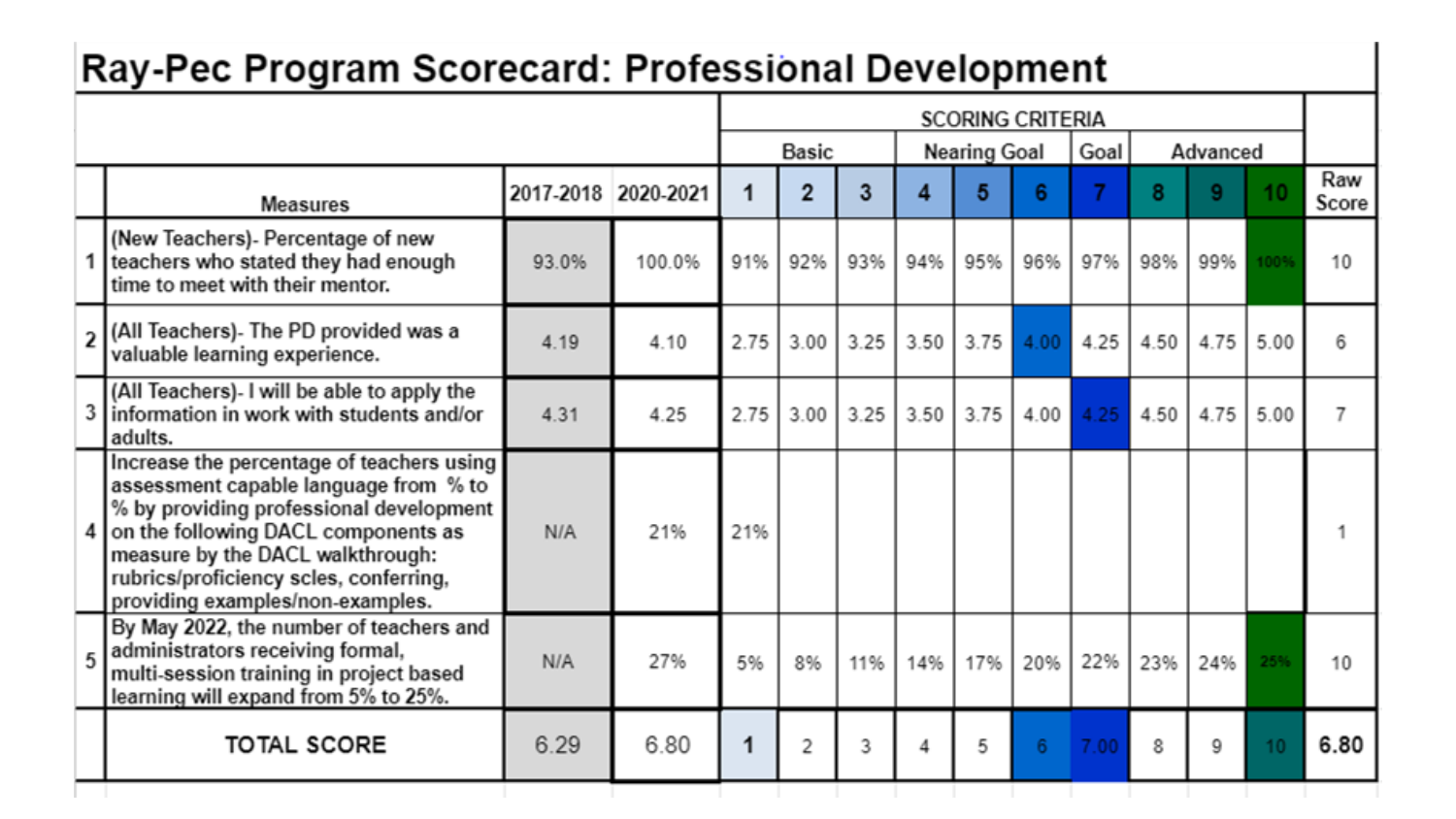

# Professional Development Goals- 2020-2022

- **Goal 1:** Increase the percentage of teachers using assessment capable language from 21% to % by providing professional development on the following DACL components as measured by the DACL walkthrough: rubrics/proficiency scales, conferring, providing examples/non-examples.
- **Goal 2:** By May 2022, the number of teachers and administrators receiving formal, multisession training in project based learning will expand from 27% to 45%.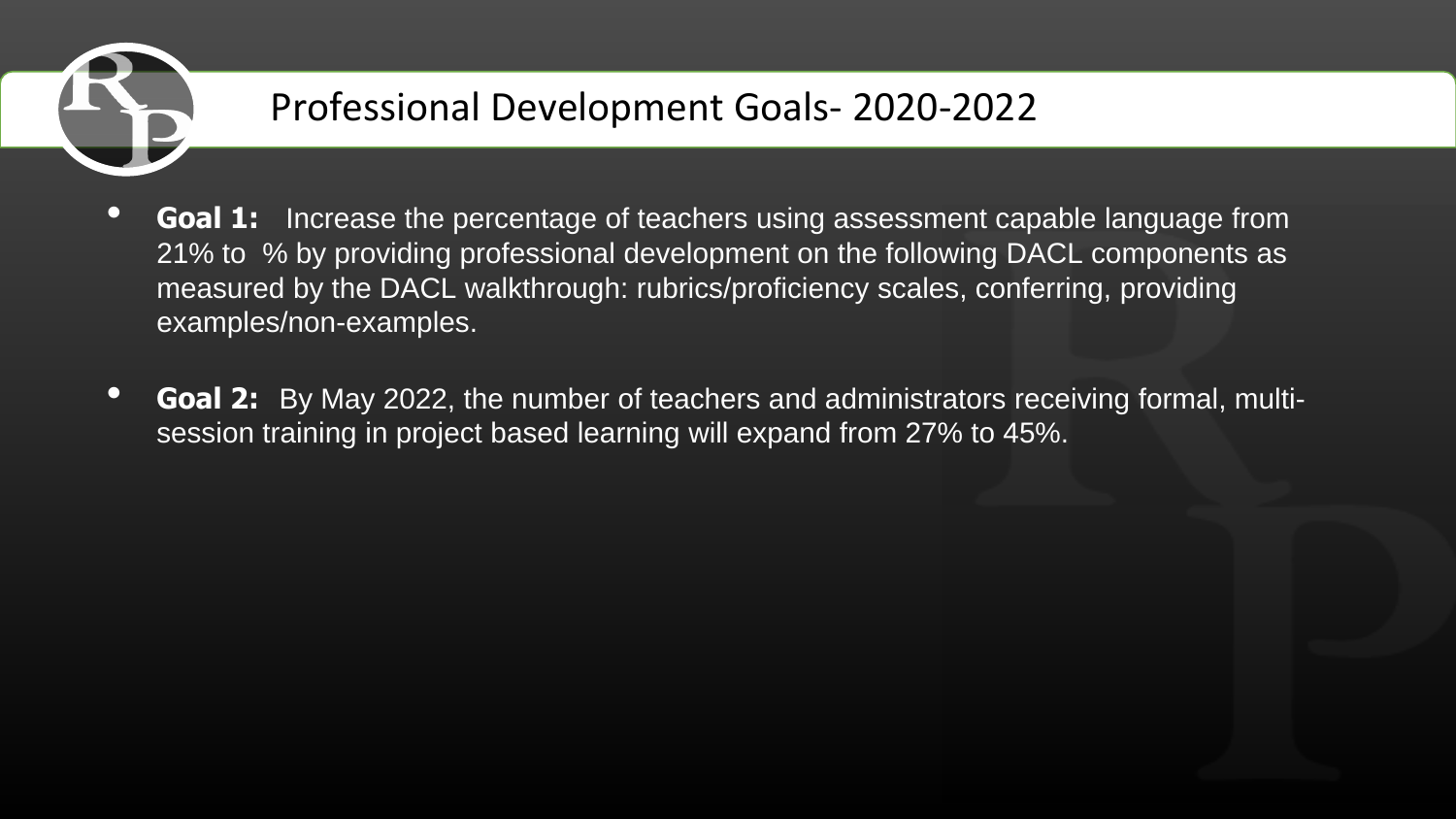# Opportunities for Improvement

- Continue to seek ways to differentiate staff development
- Continue to align resource allocation to professional development survey results.
- Continue to provide mental health professional development opportunities to staff
- Provide various intervention support professional development for staff
- Focused support for Behavior Management
- Increased support for Developing Assessment Capable Learners (DACL)
- Continue to provide staff professional development for engaging learners in real-world and authentic learning.